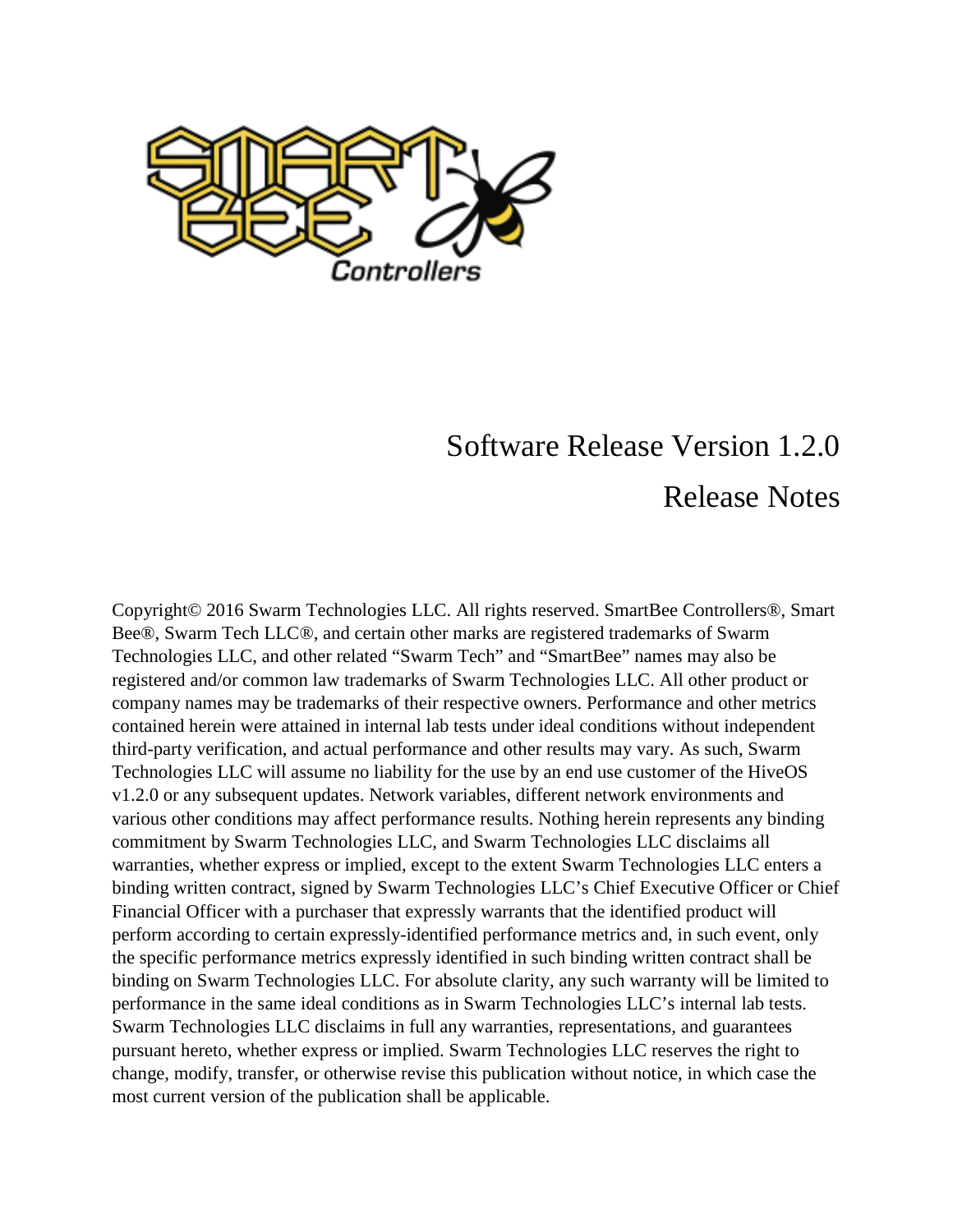HiveOS v1.2.0 Release Notes (Build 4605) August 11, 2016 01-2-4605-20160811

Technical Documentation: docs.smartbeecontrollers.com SmartBee Controllers Video Library: video.smartbeecontrollers.com Knowledge Base: kb.smartbeecontrollers.com Customer Support: support@smartbeecontrollers.com Document Feedback: techdocs@smartbeecontrollers.com

#### **Release features:**

**Vapor Pressure Deficit**, or *VPD*, is the difference (deficit) between the amount of moisture in the air and how much moisture the air can hold when it is saturated. Once air becomes saturated water will condense out to form clouds, dew or films of water over leaves. It is this last instance that makes VPD important for greenhouse regulation. If a film of water forms on a plant leaf it becomes far more susceptible to rot. On the other hand, as the VPD increases the plant needs to draw more water from its roots. In the case of cuttings, the plant may dry out and die.

Compute and graph Vapor Pressure Deficit (VPD):

| Avg. Air:         |                   |
|-------------------|-------------------|
| Temperature       | 81.55 $\degree$ F |
| Humidity          | 53.20%            |
| <b>Brightness</b> | 100%              |
| CO <sub>2</sub>   | 634ppm            |
| <b>VPD</b>        | 17.21mb           |
|                   |                   |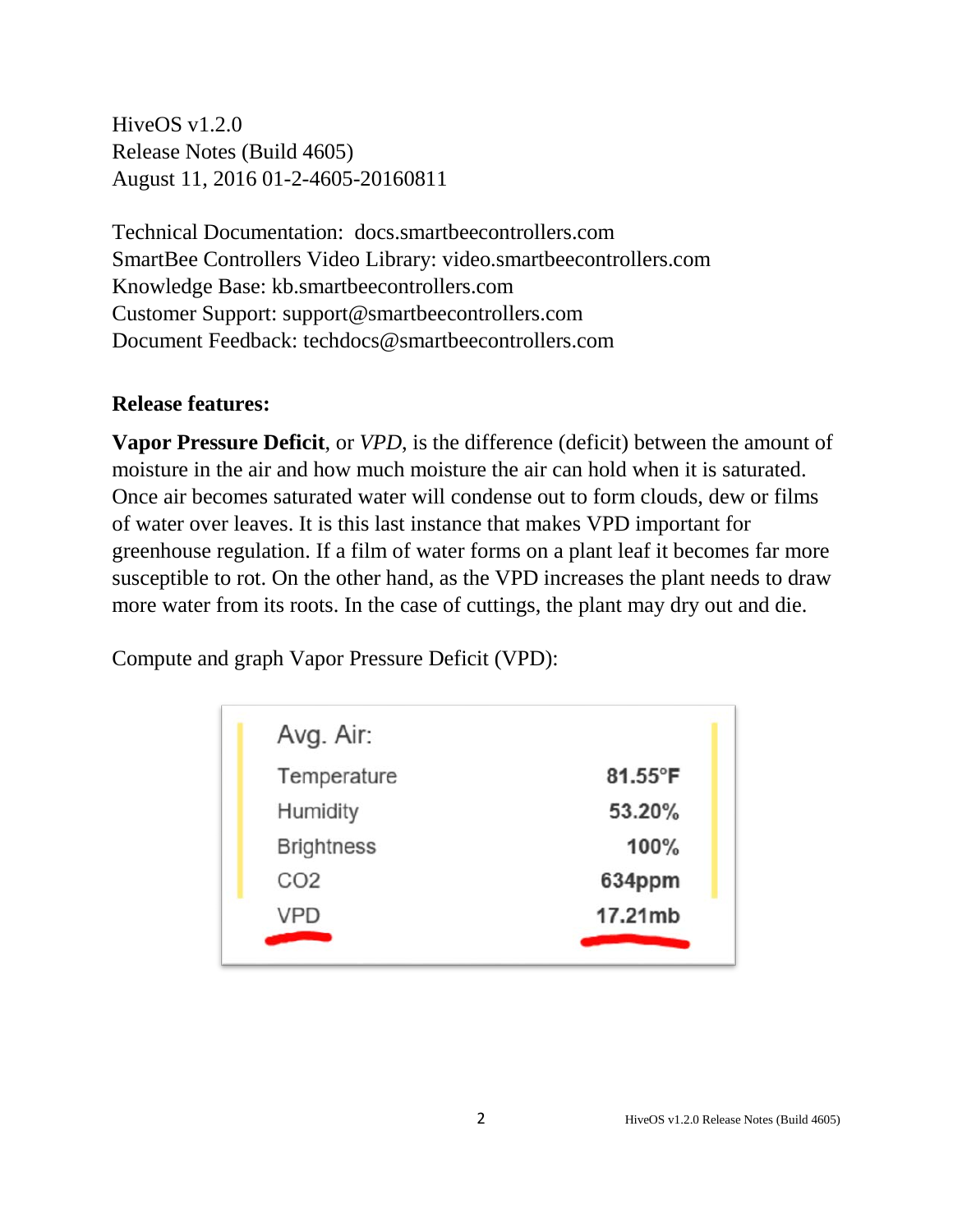| Canopy<br>Temperature |              |      |      |      |      |      |      |                    |                 | <b>Relative Humidity</b> |      |         |                 |      |                   |     |                  |
|-----------------------|--------------|------|------|------|------|------|------|--------------------|-----------------|--------------------------|------|---------|-----------------|------|-------------------|-----|------------------|
| ۰F                    | ٩C           | 20%  | 25%  | 30%  | 35%  | 40%  | 45%  | 50%                | 55%             | 60%                      | 65%  | 70%     | 75%             | 80%  | 85%               | 90% | 95%              |
| 102°                  | 39°          | 55.0 | 52.4 | 48.9 | 45.4 | 41.9 | 38.4 | 34.9               | 31.5            | 28.0                     | 24.5 |         | 17 <sub>5</sub> | 14.0 | 10.5 <sub>1</sub> | 7.0 | 3.5              |
| 100°                  | $38^\circ$   | 53.0 | 49.7 | 46.4 | 43.1 | 39.7 | 36.4 | 33.1               | 29.6            | 26.5                     | 23.2 | 19.9    | 16.6            | 13.2 | 9.9               | 6.6 | 3.3              |
| 99°                   | 37°          | 50.2 | 47.0 | 43.9 | 40.B | 37 C | 34.5 | 31.4               | 28.2            | 25.1                     | 22.0 | 18.8    | 15.7            | 12.5 | 9.4               | 6.3 | 3.1              |
| 97°                   | 36°          | 47.5 | 44.5 | 41.6 | 38.6 | 356  | 32.7 | 29.7               | 26.7            | 23.8                     | 20.8 | 17.8    | 14.8            | 11.9 | 8.9               | 5.9 | 3.0              |
| 95°                   | $35^\circ$   | 45.0 | 42.2 | 39.3 | 36.5 | 33.7 | 30.9 | 28.1               | 25.3            | 22.5                     | 19.7 | 16.9    | 14.1            | 11.2 | 8.4               | 5.6 | 2.8              |
| 93°                   | $34^\circ$   | 42.5 | 39.9 | 37.2 | 34.6 | 31.9 | 29.2 | 26.6               | 23.9            | 21.3                     | 18.6 | 16.0    | 13.3            | 10.6 | 8.0               | 5.3 | 2.7              |
| 91°                   | $33^\circ$   | 40.2 | 37.7 | 35.2 | 32.7 | 30.2 | 27.7 | 25.1               | 22.6            | 20.1                     | 17.6 | 15.1    | 12.6            | 10.1 | 7.5               | 5.0 | 2.5              |
| 90°                   | $32^{\circ}$ | 38.0 | 35.7 | 33.3 | 30.9 | 28.5 | 26.1 | 23.8               | 21.4            | 19.0                     | 16.6 | 14.3    | 11.9            | 9.5  | 7.1               | 4.8 | 2.4              |
| 88°                   | $31^\circ$   | 35.9 | 33.7 | 31.4 | 29.2 | 26.9 | 24.7 | 22.5               | 20.2            | 18.0                     | 15.7 | 13.5    | 11.2            | 9.0  | 6.7               | 4.5 | 2.2              |
| 86*                   | $30^\circ$   | 33.9 | 31.8 | 29.7 | 27.6 | 25.5 |      | <b>Too Hot and</b> |                 | D<br>ry -                | 14.8 | 12.7    | 10.6            | 8.5  | 6.4               | 4.2 | 2.1              |
| $84^\circ$            | 29°          | 32.0 | 30.0 | 28.0 | 26.D | 24.0 | 22.0 | 20.0               | 18.             | 16.0                     | 14.0 | 2.0     | 10.0            | 8.0  | 6.0               | 4.0 | 2.0              |
| 82°                   | $28^\circ$   | 30.2 | 28.3 | 26.5 | 24.6 | 22.7 | 20.8 | 18.9               | 17 <sub>5</sub> | 15.1                     | 13.2 | 1.3     | 9.4             | 7.6  | 57                | 38  | 1.9              |
| 81°                   | 27°          | 28.5 | 26.7 | 25.0 | 23.2 | 21.4 | 19.6 | 17.8               | 16.0            | 14.3                     | 12.5 | 0.7     | 8.9             | 7.1  | 53                | 36  | 1.8              |
| 79°                   | $26^\circ$   | 26.9 | 25.2 | 23.5 | 21.B | 20.2 | 18.5 | 16.8               | 15.             | 13.4                     | 11.8 | 0.1     | 8.4             | 6.7  | 50                | 34  | 1.7              |
| 77 <sup>o</sup>       | $25^\circ$   | 25.3 | 23.8 | 22.2 | 20.6 | 19.0 | 17.4 | 15.8               | 14.7            | 12.7                     | 11.1 | 9.5     | 7.9             | 6.3  | 48                | 32  | 1.6              |
| 75°                   | $24^\circ$   | 23.9 | 22.4 | 20.9 | 19.4 | 17.9 | 16.4 | 14.9               | 13.4            | 11.9                     | 10.4 | 8.9     | 7.5             | 6.0  | 4.5               | 3.0 | 1.5.             |
| 73°                   | $23^{\circ}$ | 22.5 | 21.1 | 19.7 | 18.3 | 16.9 | 15.4 | 14.0               | 12.6            | 11.2                     | 9.8  | 8.4     | 7.0             | 5.6  | 4.2               | 2.8 | 14               |
| $72^{\circ}$          | $22^{\circ}$ | 21.1 | 19.8 | 18.5 | 17.2 | 15.9 | 14.5 | 13.2               | 11.9            | 10.6                     | 9.3  |         | 6.6             |      | 40                | 2.6 | 1.3 <sub>1</sub> |
| 70 <sup>°</sup>       | $21^{\circ}$ | 19.9 | 18.6 | 17.4 | 16.2 | 14.9 | 13.7 | 12.4               | 11.2            | 9.9                      | 8.7  | С<br>ററ | ٥o<br><b>Ia</b> |      | 97                | 2.5 | 1.2              |
| 68°                   | $20^{\circ}$ | 18.7 | 17.5 | 16.4 | 15.2 | 14.0 | 12.9 | 11.7               | 10.5            | 9.4                      | 8.2  | 7.0     | 5.8             | 4.7  | 35                | 2.3 | 1.2              |
| 66°                   | $19^\circ$   | 17.6 | 16.5 | 15.4 | 14.3 | 13.2 | 12.1 | 11.0               | 9.9             | 8.8                      | 7.7  | 6.6     | 5.5             | 4.4  | 33                | 2.2 | 1.1              |
| 64°                   | $18^\circ$   | 16.5 | 15.5 | 14.4 | 13.4 | 12.4 | 11.3 | 10.3               | 9.3             | 8.3                      | 7.2  | 6.2     | 5.2             | 4.1  | 3.1               | 2.1 | 1.0              |
| 63*                   | 17°          | 15.5 | 14.5 | 13.6 | 12.6 | 11.6 | 10.7 | 9.7                | 8.7             | 7.7                      | 6.8  | 5.8     | 4.8             | 3.9  | 29                | 1.9 | 1.0              |
| 61*                   | $16^\circ$   | 14.5 | 13.6 | 12.7 | 11.8 | 10.9 | 10.0 | 9.1                | 8.2             | 7.3                      | 6.4  | 5.5     | 4.5             | 3.6  | 27                | 1.8 | 0.9              |
| 59°                   | $15^\circ$   | 13.6 | 12.8 | 11.9 | 11.1 | 10.2 | 9.4  | 8.5                | 7.7             | 5.8                      | 6.0  | 51      | 4.3             | 34   | 26                | 7   | D.B.             |

| Canopy<br>Temperature |              |      |          |      |      |      |      |      | <b>Relative Humidity</b> |                 |      |      |      |      |      |                  |     |
|-----------------------|--------------|------|----------|------|------|------|------|------|--------------------------|-----------------|------|------|------|------|------|------------------|-----|
| °F                    | ٩C           | 20%  | 25%      | 30%  | 35%  | 40%  | 45%  | 50%  | 55%                      | 60%             | 65%  | 70%  | 75%  | 80%  | 85%  | 90%              | 95% |
| 102°                  | 39°          | 559  | 52.4     | 48.9 | 45.4 | 41.9 | 38.4 | 34.9 | 31.5                     | 28.0            | 24.5 | 21.0 | 17.5 | 14.0 | 10.5 | 7.0              | 3.5 |
| 100°                  | $38^\circ$   | 53.0 | 49.7     | 46.4 | 43.1 | 39.7 | 36.4 | 33.1 | 29.8                     | 26.5            | 23.2 | 19.9 | 16.6 | 13.2 | 9.9  | 6.6              | 3.3 |
| 99°                   | $37^\circ$   | 502  | 47.0     | 43.9 | 40.8 | 37.6 | 34.5 | 31.4 | 28.2                     | 25.1            | 22.0 | 18.8 | 15.7 | 12.5 | 9.4  | 6.3              | 3.1 |
| 97°                   | $36^\circ$   | 47.5 | 44.5     | 41.6 | 38.6 | 35.6 | 32.7 | 29.7 | 26.7                     | 23.8            | 20.8 | 17.8 | 14.8 | 11.9 | 8.9  | 5.9              | 3.0 |
| 95°                   | $35^\circ$   | 45.0 | 42.2     | 39.3 | 36.5 | 33.7 | 30.9 | 28.1 | 25.3                     | 22.5            | 19.7 | 16.9 | 14.1 | 11.2 | 8.4  | 5.6              | 2.8 |
| 93°                   | $34^\circ$   | 42.5 | 39.9     | 37.2 | 34.6 | 31.9 | 29.2 | 26.6 | 23.9                     | 21.3            | 18.6 | 16.0 | 13.3 | 10.6 | 8.0  | 5.3              | 2.7 |
| 91°                   | $33^{\circ}$ | 40.2 | 37.7     | 35.2 | 32.7 | 30.2 | 27.7 | 25.1 | 22.6                     | 20.1            | 17.6 | 15.1 | 12/6 | 10.1 | 7.5  | 5.0              | 2.5 |
| 90°                   | $32^{\circ}$ | 38.0 | 35.7     | 33.3 | 30.9 | 28.5 | 26.1 | 23.8 | 21.4                     | 19.0            | 16.6 | 14.3 | 1.9  | 0.5  | 7.1  | 4.8              | 2.4 |
| $88^{\circ}$          | $31^{\circ}$ | 35.9 | 33.7     | 31.4 | 29.2 | 26.9 | 24.7 | 22.5 | 20.2                     | 18.0            | 15.7 | 13.5 | 11.2 | 9.0  | 6.7  | 4.5              | 2.2 |
| 86*                   | $30^\circ$   | 33.9 | 31.8     | 29.7 | 27.6 | 25.5 | 23.3 | 21.2 | 19.1                     | 17.0            | 14.8 | 127  | 10.6 | 8.5  | 6.4  | 4.2              | 2.1 |
| $84^\circ$            | 29°          | 32.0 | 30.0     | 28.0 | 26.D | 24.0 | 22.0 | 20.0 | 18.0                     | 16.0            | 14.0 | /2.D | 10/0 | 8.0  | 6.0  | 4.0              | 2.0 |
| 82°                   | $28^{\circ}$ | 30.2 | 28.3     | 26.5 | 24.6 | 22.7 | 20.8 | 18.9 | 17.0                     | 15.1            | 13.2 | 11.3 | 9.4  | 7.6  | 5.7  | 3.8              | 1.9 |
| 81°                   | 27°          | 28.5 | 26.7     | 25.0 | 23.2 | 21.4 | 19.6 | 17.8 | 16.0                     | 14.3            | 125  | 10.7 | 8.9  | 7.1  | 53   | 3.6              | 1.8 |
| 79°                   | $28^\circ$   | 26.9 | 25.2     | 23.5 | 21.B | 20.2 | 18.5 | 16.8 | 15.1                     | 13.4            | 11.8 | 10.1 | 8.4  | 6.7  | 50   | 3.4              | 1.7 |
| $77^{\circ}$          | 25°          | 25.3 | 23.8     | 22.2 | 20.6 | 19.0 | 17.4 | 15.8 | 14.3                     | 12 <sup>7</sup> | 11.1 | 9.5  | 7.9  | 6.3  | 48   | 3.2              | 1,6 |
| 75°                   | $24^{\circ}$ | 23.9 | 22.4     | 20.9 | 19.4 | 17.9 | 16.4 | 14.9 | 13.4                     | 11.9            | 10.4 | 8.9  | 7.5  | 6.0  | 4.5  | 3.0              | 1.5 |
| 73 <sup>o</sup>       | $23^{\circ}$ | 22.5 | 21.1     | 19.7 | 18.3 | 16.9 | 15.4 | 14.0 | 128                      | 11.2            | 9.8  | 8.4  | 7.0  | 5.6  | 42   | 2.8              | 1.4 |
| $72^{\circ}$          | $22^{\circ}$ | 21.1 | 19.8     | 18.5 | 17.2 | 15.9 | 14.5 | 13.2 | 11.9                     | 10.6            | 9.3  | 7.9  | 6.6  | 5.3  | 4.0  | 2.6              | 1.3 |
| 70 <sup>°</sup>       | $21^{\circ}$ | 19.9 | 18.6     | 17.4 | 16.2 | 14.9 | 13.7 | 1Z.  | 11.2                     | 9.0             | 8.7  | 7.5  | 6.2  | 5.0  | 3.7  | 2.5              | 1.2 |
| 68°                   | $20^{\circ}$ | 18.7 | 17.5     | 16.4 | 15.2 | 14.0 | 12.9 | 11.7 | 10.5                     | 9.4             | 8.2  | 7.0  | 5.8  | 4.7  | 3.5  | 2.3 <sub>2</sub> | 1.2 |
| 66°                   | $19^\circ$   | 17.6 | 16.5     | 15.4 | 14.3 | 13.2 | 12.1 | 11.0 | 9.9                      | 8.8             | 7.7  | 6.6  | 5.5  | 4.4  | 3.3  | 2.2              | 1.1 |
| 64°                   | $18^\circ$   | 16.5 | 15.5     | 14.4 | 13.4 | 54 h | 11.3 | 10.3 | 9.3                      | 8.3             | 7.2  | 6.2  | 5.2  | 4.1  | 3.1  | 2.1              | 1.0 |
| 63*                   | 17°          | 15.5 | 14.5     | 13.6 | 12.8 | 11.6 | 10.7 | 9.7  | 8.7                      | 7.7             | 6.8  | 5.8  | 4.8  | 3.9  | 2.9  | 1.9              | 1.0 |
| 61*                   | $16^\circ$   | 14.5 | 13.6     | 12.7 | 11.8 | 10.9 | 10.0 | 9.1  | 8.2                      | 7.3             | 6.4  | 5.5  | 4.5  | 3.6  | 2.7  | 1.8              | 0.9 |
| 59°                   | 15°          | 13.6 | $12.8 -$ | 11.9 | 11.1 | 10.2 | 9.4  | 8.5  | 7.7                      | 6.8             | 6.0  | 5.1  | 4.3  | 3.4  | 26   | 1.7              | D.B |

 $VPD = 12.5$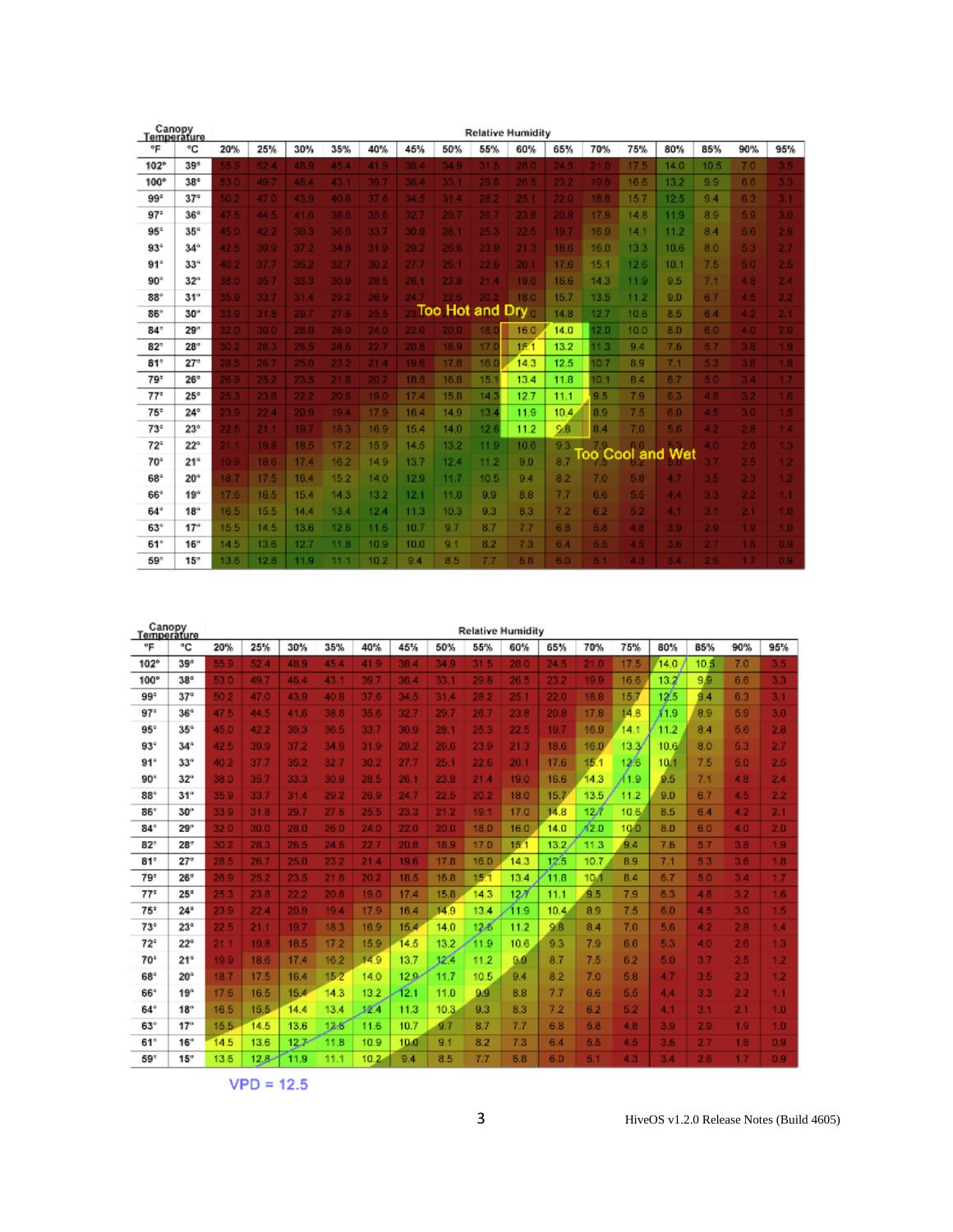## **Bluelab Guardian support:**

| Avg. in Resi: |         |
|---------------|---------|
| EC            | 1.19    |
| pH            | 5.86    |
| Temp          | 64.96°F |
|               |         |
|               |         |

## **User Temperature and Humidity Deadbands:**

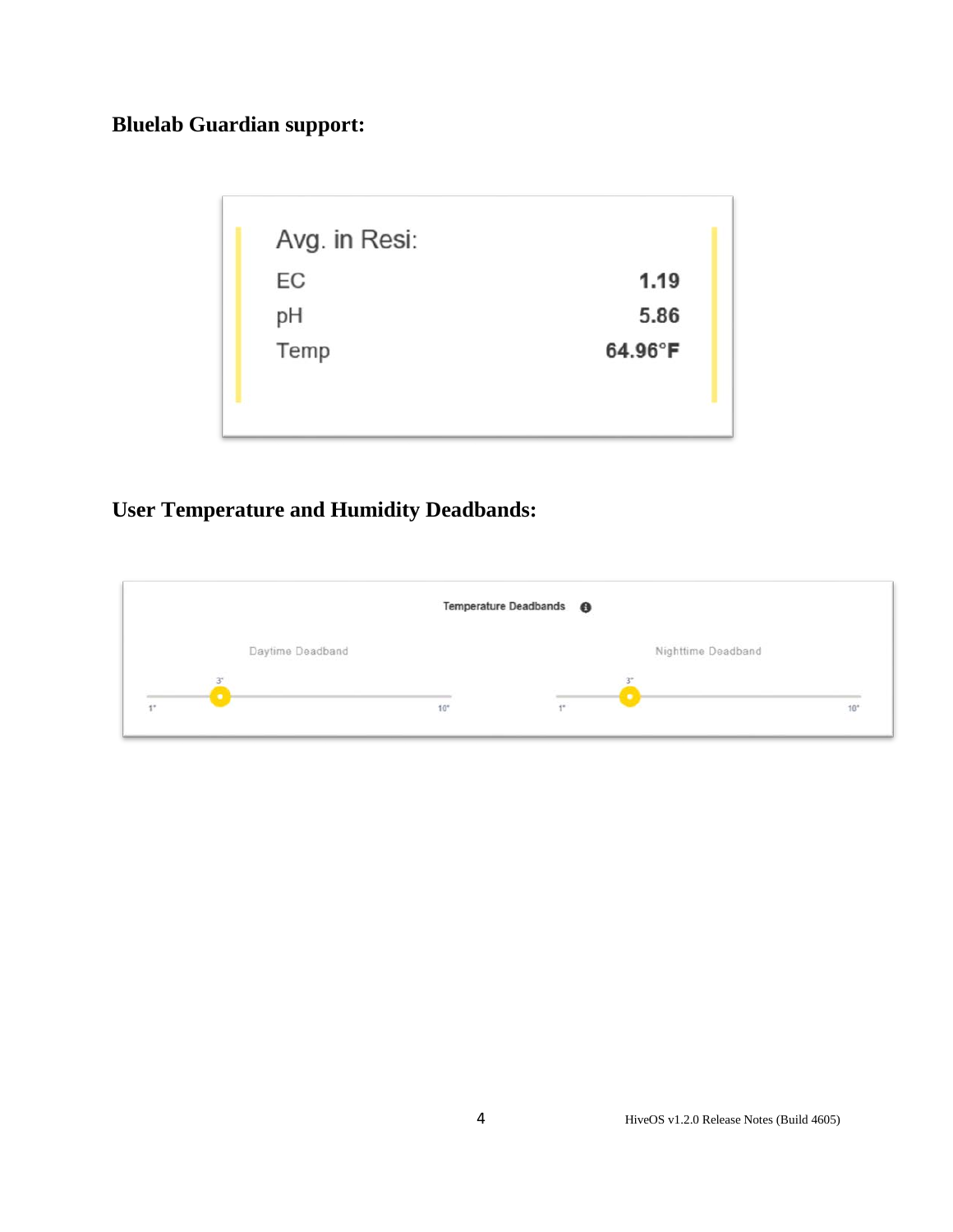**WCS probe and SS1/SS4 circuits have individual names and can be assigned to rooms independently:**



- Added "day" and "night" icons for each section on control pages.
- Report breaker trip value in breaker trip notification.
- Notify user of significant Hive time offset at login.
- Remove longMessage from UserNotificationEvent.
- DeviceManager refactor (internal).
- Device command retry and more clear failure messages.
- Show offline devices in device manager.
- Kick wakeful devices and delete offline devices.